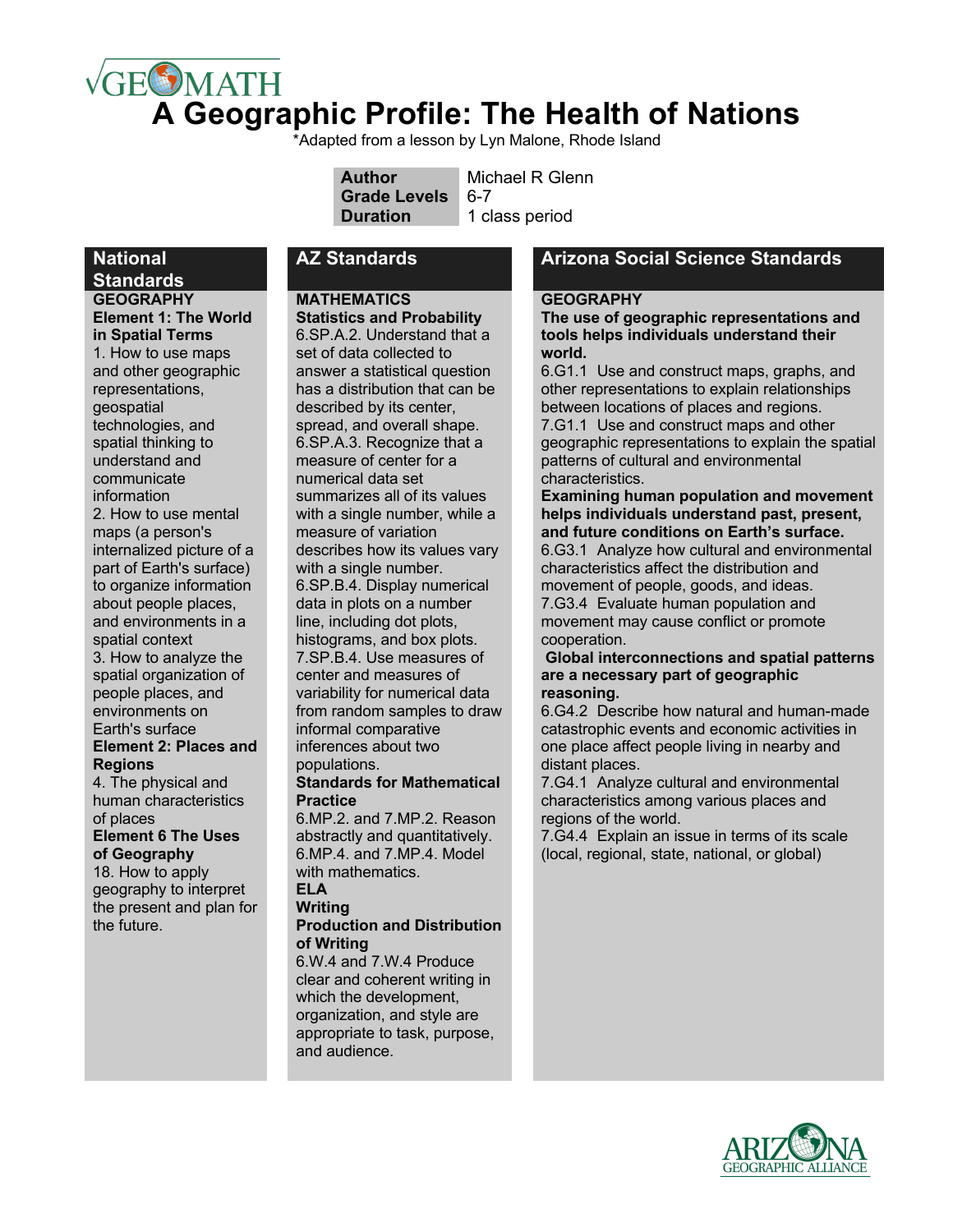

Becoming aware of the demographics of the world's nations provides a worthwhile perspective to those of us living in the US. By using the provided data resources, students have the opportunity to study and develop meaningful conclusions concerning the state of health care in numerous countries around the world, while making thoughtful comparisons and connections to home.

# **Purpose**

In this lesson, students will use math to analyze demographics of a nation with the eventual goal of creating a span of nations reflecting their world health status.

# **Materials**

- World Health Rating Scale worksheet
- World Health Rating Scale Example (Afghanistan)
- Internet Access/Electronic devices
- Note cards (cards with the names of enough countries written on them to have at least one per student)
- **Markers**
- Whiteboard

# **Objectives**

The student will be able to:

1. Read and interpret data from a demographic profile and then draw relevant conclusions.

- 2. Gather data from a website.
- 3. Determine the average from a set of data.

# **Procedures**

*Prior to the Lesson: Prepare notecards with a variety of world nations written on them—enough for each student to have at least one. Place a scale of 1-10 on a wall or whiteboard.*

*Background Knowledge: Students know how to round numbers to nearest whole number.*

1. Ask: How can we compare countries? Solicit responses from students. The responses might include size of country, population, value of exports, etc. Then introduce the lesson using the Overview and Purpose above.

2. Distribute the World Health Rating Scale worksheet. Clarify the vocabulary being used (life expectancy, use of / to mean "per," infant mortality, Physician, GDP (Gross Domestic Product), etc. 3. Have students access the CIA World FactBook website and show them the dropdown menu for countries. Practice analyzing the health factors, using Afghanistan as an example. Remind students on how to round numbers to the nearest whole number. Then model how to average the numbers to get a score of 3 for Afghanistan.

4. Then write under the number 3 on the wall or whiteboard, Afghanistan.

5. Allow time for students to work independently. If students finish early, give them an additional country to gather data for.

6. When all students have completed the task of rating their country and writing its name on the board, it is time for explanations and discussion. They should think-pair-share what they think it signifies for their particular country.

7. Now have students observe patterns and trends. Traditionally poor nations tend to be rated 5 or below, while higher standards of living are usually rated from 8-10. Discussion questions should include: a) which continents have certain tendencies? b) Where are the exceptions? c) What other factors, according to the profile, also influence the health of a nation? (include economy, education, government, resources, population, gender, human rights, and customs).

8. Assign as homework or journal writing: Is world health a state, national, or global problem or all of these? Support your opinion with plausible evidence.

# **Assessment**

#### **Mathematics**

The World Health Rating Scale worksheet can be graded for completeness and accuracy. Mastery would be considered 80% or higher.

#### **Geography**

The essay question can be graded for Content and Ideas using the Six Trait Writing Rubric. Mastery will be considered a 4 or higher.

## **Extensions**

Have the students research one of the given countries. Look for photos of life, especially concerning health care in this nation. Have the students create a graphic illustration of health care in the country. This graphic illustration could be done on poster board or it could be computer generated.

Have students research world health organizations (WHO, UNICEF, Doctors Without Borders, etc).